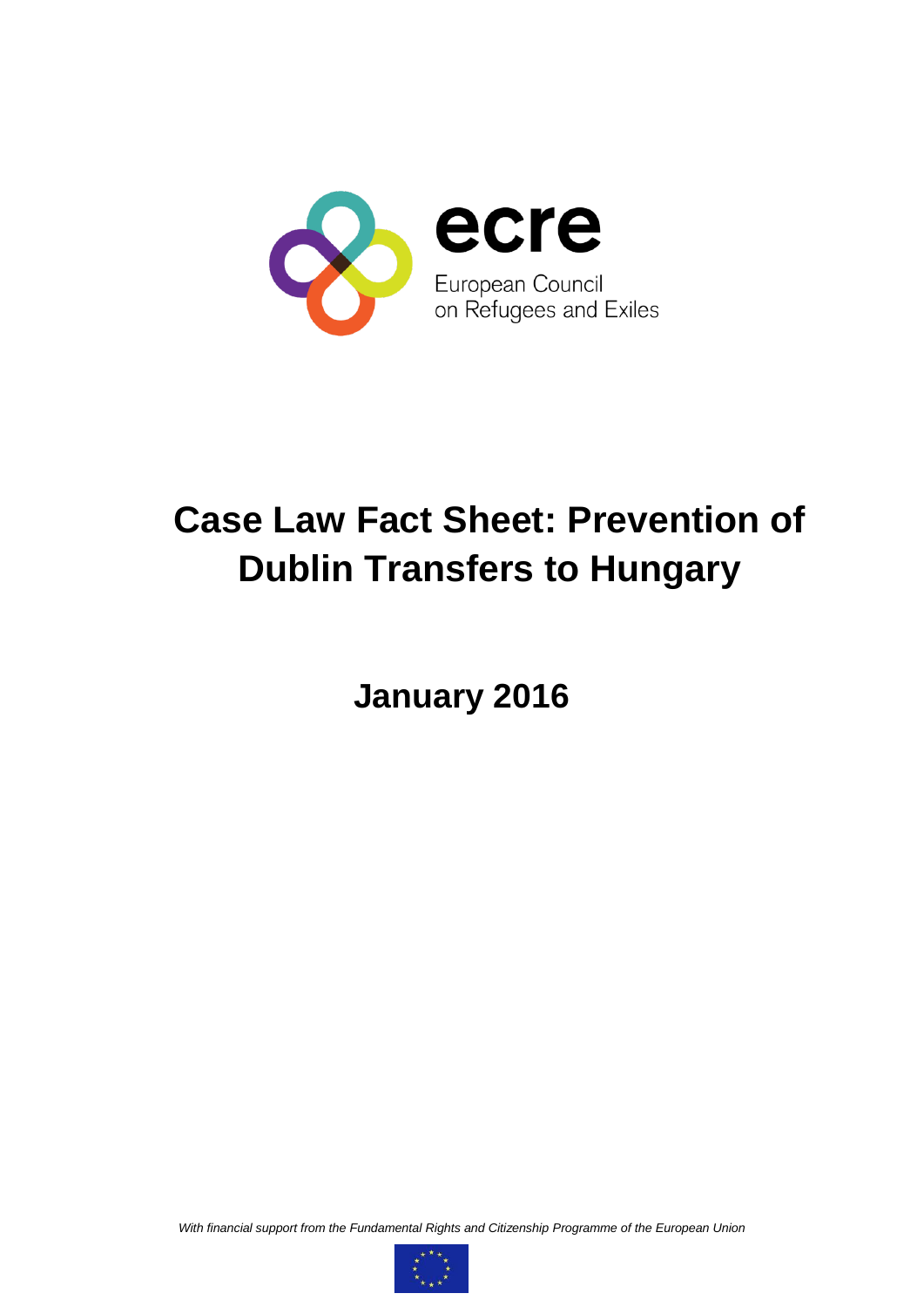#### **Introduction**

This fact sheet is devoted to jurisprudence<sup>1</sup> preventing transfers under Regulation 604/2013 (Dublin III Regulation)<sup>2</sup> to Hungary. Its scope is limited to case law from European Union Member States supported by policy and non-governmental material to illustrate the grounds on which the judiciary are suspending transfers to Hungary. In light of the substantial amount of case law on the topic, the note in no way purports to be a fully comprehensive review of Member State practice, nonetheless the jurisprudence included serves as a unique tool for practitioners to consult and use in their own respective litigation. It is to be seen against the backdrop of the Commission's infringement proceedings against Hungary<sup>3</sup> and the new systematic monitoring process outlined in the European Agenda on Migration,<sup>4</sup> as well as several cases pending before the European Court of Human Rights and an urgent preliminary reference to the Court of Justice of the European Union lodged by Debrecen Administrative and Labour Court in the context of asylum law.<sup>5</sup> The note therefore provides a further layer of examination and analysis, one which is jurisprudential in nature and which should be borne in mind when evaluating the adherence of Hungary to European and international legal obligations.

Given the substantial amount of case law on the subject, the fact sheet is limited to cases from 2015. The temporal limit has been chosen in order to draw upon up to date argumentation used by Courts but is equally a long enough period to accurately track how reasoning has evolved during the year. The note only covers cases which have prevented transfers to Hungary on the basis that such a transfer would violate international or European law. The aim of the note is to map and raise awareness of developments in Hungary and their impact on legal scrutiny and argumentation elsewhere. As an extension of this it is clearly arguable that where one Court prevents transfer to another State on the basis of a real risk of an Article 3 [European Convention on Human Rights](http://www.echr.coe.int/Documents/Convention_ENG.pdf) or Article 4 [Charter of Fundamental Rights of the European Union](http://eur-lex.europa.eu/legal-content/EN/TXT/?uri=CELEX:12012P/TXT) violation, it should raise alarm bells for other Courts and administrative authorities to follow suit when deciding on similar cases.<sup>6</sup>

<sup>|&</sup>lt;br>1 The majority of cases included are publicly accessible and can be found on domestic case law databases, links of which are available on the [EDAL country profile](http://www.asylumlawdatabase.eu/en/resources-list?f%5b0%5d=field_rescat%3A652) page. Where an English summary on EDAL has been completed, the link is cited in the foot notes.

<sup>&</sup>lt;sup>2</sup> Been completed, the firm is cited in the foot notes.<br>Regulation (EU) No 604/2013 of the European Parliament and of the Council of 26 June 2013 establishing the criteria and mechanisms for determining the Member State responsible for examining an application for international protection lodged in one of the Member States by a third-country national or stateless person (recast), OJ L180/31.

<sup>3</sup> European Commission, 'Commission opens infringement procedure against Hungary concerning its asylum law' (10 December 2015), accessible at: [http://bit.ly/1XYJ79p.](http://bit.ly/1XYJ79p) 4

European Commission, European Agenda on Migration, COM(2015) 240, 12 see also European Parliament resolution of 16 December 2015 on the situation in Hungary (2015/2935(RSP)) raises serious concerns over recent legislative amendments in Hungary "rendering access to international protection extremely difficult" and urges the Commission to "initiate immediately an in-depth monitoring process concerning the situation of democracy, the rule of law and fundamental rights in Hungary."

<sup>5</sup> European Court of Human Rights, Applications No. 44825/15 and No. 44944/15; CJEU, Case C-695/15 PPU, *Mirza*, lodged on the 23 December 2015. The questions are yet to be published on curia.

<sup>&</sup>lt;u>م</u> This conclusion is based on Article 4 of the Charter and Article 3 of the European Convention of Human Rights, as demonstrated in ECtHR (GC), M.S.S. v. Belgium and Greece, Appl. No. 30696/09, 21 Jan. 2011, confirming that the practical implementation of protection standards must be verified and transfer prevented where there is a real risk of an Article 3 violation if the transfer were undertaken. See also NGO calls to suspend transfers to Hungary: Organisation Suisse d'aide aux réfugiés, 'Stopper les renvois Dublin vers la Hongrie' (25 September 2015); Amnesty International, Fenced out: Hungary's violations of the rights of refugees and migrants, October 2015, EUR 27/2614/2015; ECRE, Crossing Boundaries: The new asylum procedure at the border and restrictions to accessing protection in Hungary, October 2015.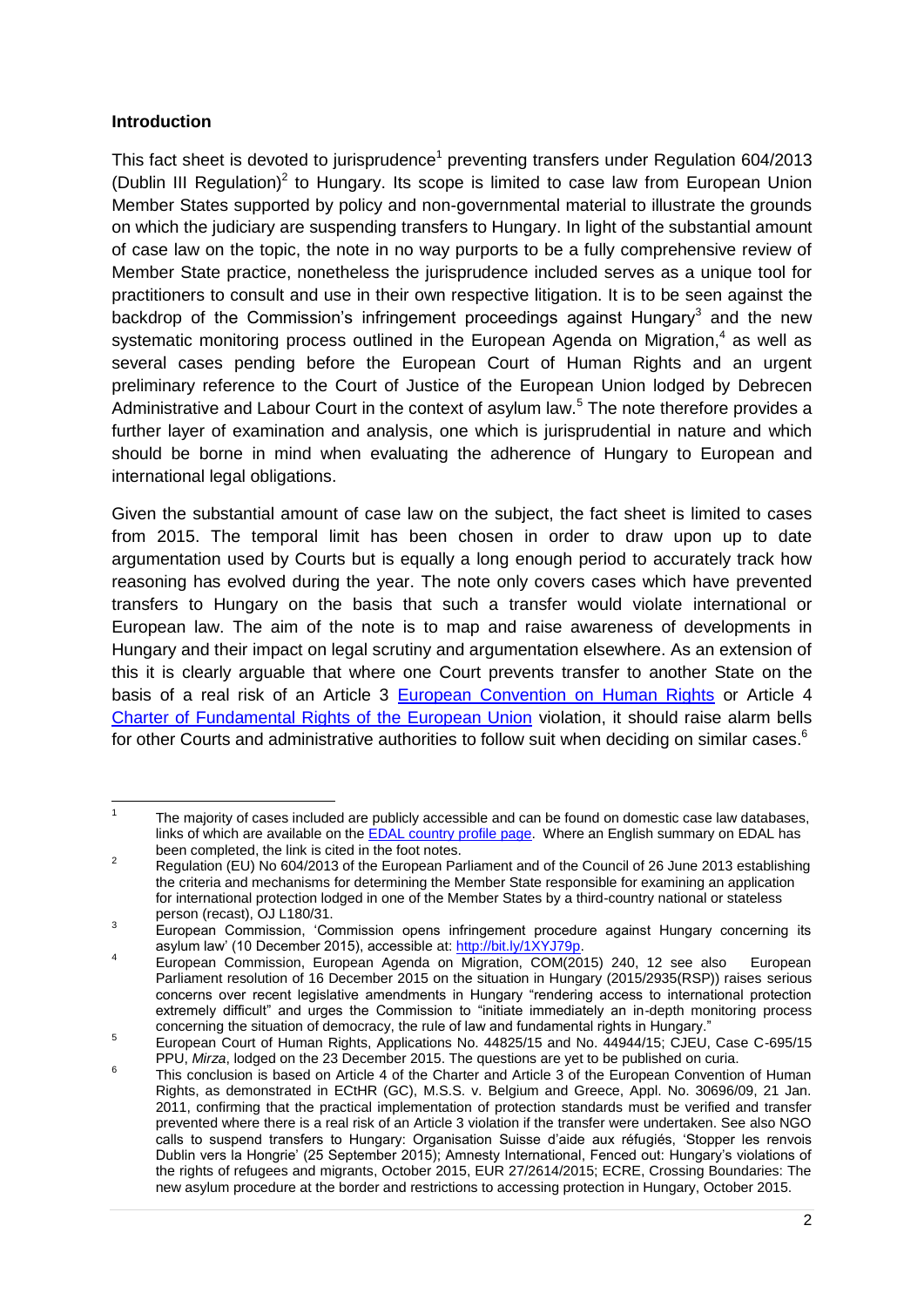Given the aim of the paper, cases where a transfer was ultimately allowed to Hungary will not be discussed. However, it is worth signalling that in 2015 administrative authorities did undertake transfers to the country, as is evidenced by recent statistics that out of 39,299 take charge and take back requests from Member States from January 2015 - November 2015, 1,338 successful transfers actually took place.<sup>7</sup>

The cases have been collated via various channels, including notification of cases by the [European Legal Network on Asylum \(ELENA\)](http://ecre.org/topics/elena/introduction.html) co-ordinators and lawyers, [Asylum Information](http://asylumineurope.org/)  [Database \(AIDA\)](http://asylumineurope.org/) Country Updates, an information note on Dublin transfers post-Tarakhel, completed by the ELENA Network $8$ , and ECRE's own desk research.

## **Mapping jurisprudence**

An overwhelming amount of recent case law has cited the August and September legislative amendments to the Hungarian Asylum  $Act^9$  when preventing transfers to the country.<sup>10</sup> Moreover, the Hungarian legislative revisions have impacted upon policy changes elsewhere as evidenced by the **Danish** Refugee Appeals Board decision in October 2015 to suspend all Dublin transfers to Hungary.<sup>11</sup> In conjunction with said decision a request to the Danish Immigration Service was made to launch a general consultation on whether Hungary presently accepts Dublin returnees from EU Member States, as well as whether Hungary observes its obligations under international law.<sup>12</sup>

Reference to specific provisions of the revised Asylum Act and the effects on those seeking international protection, as cited by courts, have been organised into the following subsections: I. Access to Protection; II Detention; III Reception conditions.

#### *I. a. Access to protection*

The entry into force in August and September 2015 of legislation<sup>13</sup> creating a legal basis for the construction of a fence on the border between Hungary and Serbia in conjunction with further legislative amendments<sup>14</sup> criminalising irregular entry and damage to the fence has resulted in an extremely hostile environment towards those seeking asylum, violating the right to asylum, the right to effective access to procedures and the non-criminalisation of refugees.<sup>15</sup> Additionally such measures raise serious tension with Directive 2010/64/EU on the right to interpretation during criminal proceedings as well as the right to information codified in Directive 2012/13/EU.<sup>16</sup> Effectively placing the country well outside any of the

<sup>—&</sup>lt;br>7 Third Party Intervention by the Council of Europe Commissioner for Human Rights under Article 36 of the European Convention on Human Rights Applications No. 44825/15 and No. 44944/15, December 2015, CommDH(2016)3, 9, accessible at:<http://bit.ly/1PbwsFF>

<sup>8</sup> ELENA Information Note, Dublin transfers post Tarakhel: Update on European case law and practice, October 2015, 11, accessible at: [http://bit.ly/1Oi9Frv.](http://bit.ly/1Oi9Frv)

<sup>9</sup> Act LXXX of 2007 on Asylum, accessible at: http://bit.ly/1IFdMk2.

<sup>10</sup> Act CXXVII of 2015 on the temporary closure of borders and amendment of migration related acts, accessible at: http://bit.ly/1CWxANR and Act CXL of 2015 on the amendment of certain Acts related to the management of mass migration, accessible at: [http://bit.ly/1HWXFcT.](http://bit.ly/1HWXFcT)

<sup>11</sup> Financial Flygtningenævnet stopper tilbagesendelser af flygtninge til Ungarn, accessible at[: http://bit.ly/1nxA7YG.](http://bit.ly/1nxA7YG)

<sup>&</sup>lt;sup>12</sup> ELENA Legal Update, 6 November 2015, accessible at:  $\frac{http://bit.ly/1nxAcvC}{http://bit.ly/1nxAcvC}$ .

 $13$  Act CXXVII of 2015.

 $14$  Act CXL of 2015.

Article 18 of the Charter of Fundamental Rights, Recital 25, 26 and 29 recast Asylum Procedures Directive and Article 31 of the 1951 Refugee Convention.

<sup>16</sup> See European Commission letter, Ref. Ares(2015)4109816 - 06/10/2015, accessible at: [http://bit.ly/1SxlzUn.](http://bit.ly/1SxlzUn)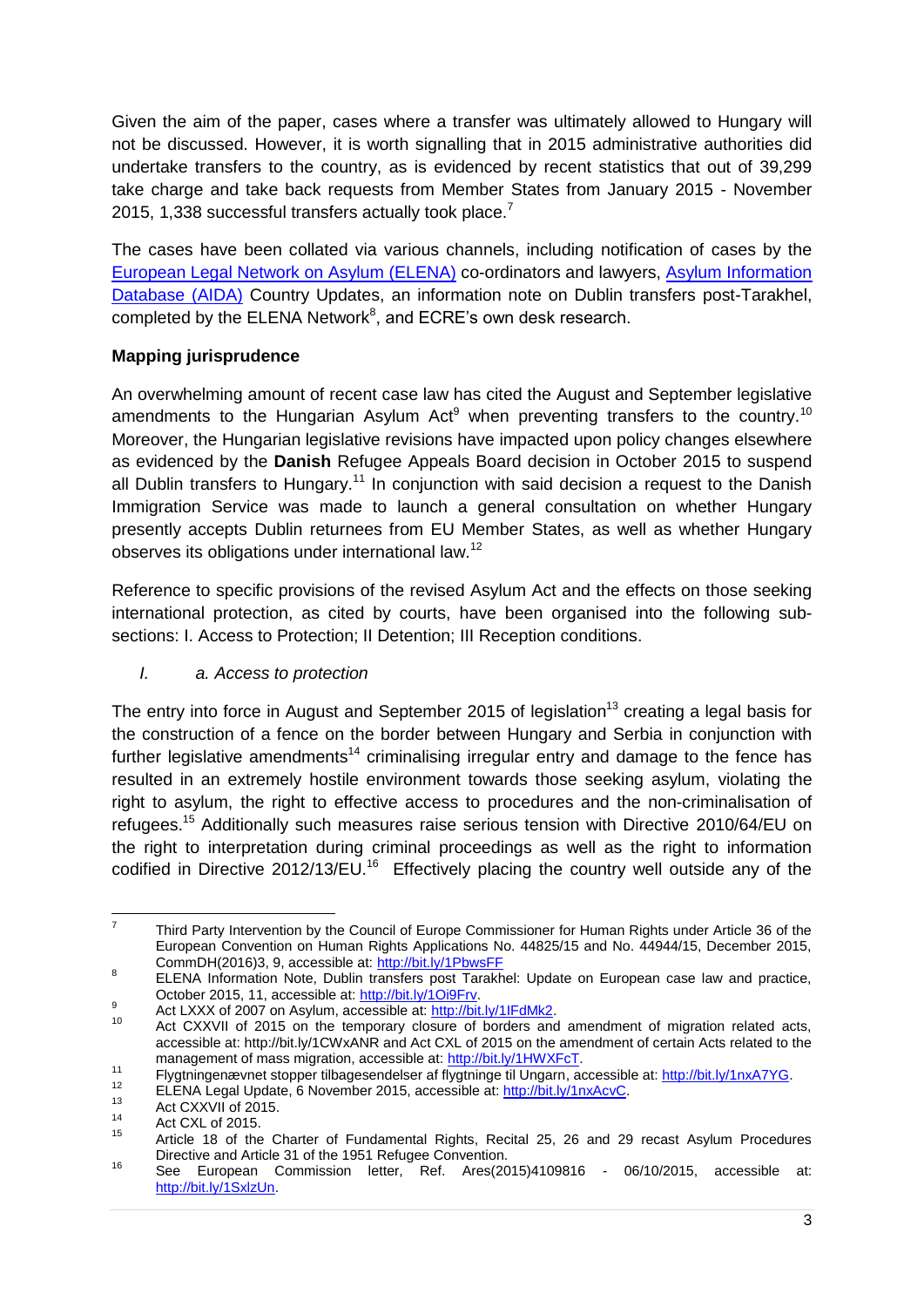international and European instruments which it is obliged to follow, the Hungarian legislative and political framework for asylum seekers has been labelled as a "draconian regime" by the **Luxemburg** Administrative Tribunal<sup>17</sup> and the "xenophobic" political rhetoric in the country has been lamented by **Austrian** Courts. <sup>18</sup>

Moreover, in a recent third party intervention in two European Court of Human Rights cases brought against Austria for the transfer of asylum applicants to Hungary, the Council of Europe Commissioner for Human Rights has submitted that the "current asylum law and practice in Hungary are not in compliance with international and European human rights standards. At the moment, virtually nobody can access international protection in Hungary."<sup>19</sup>

In particular, detailed judgments from the Council of Alien Law Litigation in **Belgium**, who provide cogent reasoning based on the contextual legislative environment, have suspended Dublin transfers on grounds of a risk of an Article 3 ECHR violation upon return to the country and an erroneous reading by the administrative authority of country of origin information. In these rulings the Council finds that the legislative amendments have had a considerable impact on the treatment of asylum requests and reception conditions as well as access to the territory and the introduction of an asylum claim.<sup>20</sup> Notably, the Council makes reference to a purposeful and long term dissuasive policy towards refugees which sees the use of no man's land, a legal fiction, in the establishment of the transit zones at the border as well as the introduction of an admissibility procedure characterised by highly compacted time tables for judicial review, a process which in itself places question marks over the quality and independence of decision making. <sup>21</sup>

It is the imposition of an admissibility procedure at the transit zones, and in particular the inadmissibility ground relating to the Safe Third Country concept, which has been at the forefront of most jurisprudence. Government Decree 191/2015 designates countries such as Serbia as safe, leading Hungarian authorities to declare all applications of asylum seekers coming through Serbia as inadmissible.<sup>22</sup> Given the location of the transit zones at the Hungarian-Serbian border over 99% of asylum applications, without an in-merit consideration of the protection claims, have been rejected on this basis by the Office of

 $17$ Luxemburg Administrative Tribunal, Decision of 19 September 2015, 36966, as reported in the ELENA Legal update, 6 November 2015, accessible at: [http://bit.ly/1QFLfig.](http://bit.ly/1QFLfig)

Eegal appeare, only entitled to 10, accessible at: http://bit.ly/1321-113.<br><sup>18</sup> Federal Administrative Court, Decision of 24 September 2015 W185 2114721-1; Decision of 28 September 2015 W185 2114671-1 W105 2112758-1; W168 2110928-1 29.09.2015; Decision fo 30 September 2015, W168 2109023-1. AIDA Country Report Austria: Fourth Update, accessible at: [http://bit.ly/1KGTarL,](http://bit.ly/1KGTarL) 32. For more information on the anti-immigration rhetoric and physical as well as legal barriers to accessing protection in Hungary please see ECRE, Crossing Boundaries: The new asylum procedure at the border and restrictions to accessing protection in Hungary, October 2015.

<sup>&</sup>lt;sup>19</sup> Third Party Intervention by the Council of Europe Commissioner for Human Rights under Article 36 of the European Convention on Human Rights Applications No. 44825/15 and No. 44944/15, December 2015, CommDH(2016)3, accessible at: [http://bit.ly/1PbwsFF.](http://bit.ly/1PbwsFF) 

S.O. v. Austria and A.A. v. Austria

<sup>&</sup>lt;sup>20</sup> Council of Alien Law Litigation, Decision of 15 December 2015, 158.631, 158.621 and 181 584, and Decision of 13 December 2015, 158 281 accessible at: [http://bit.ly/1OG5wxw.](http://bit.ly/1OG5wxw)

<sup>&</sup>lt;sup>21</sup> Ibid see Act CXL of 2015. Decisions on the appeal against a decision taken in the transit zone can be provided by a court clerk, ECRE, Crossing Boundaries, 20. It is worth noting that in an admissibility procedure which is not conducted at the transit zones a hearing is not mandatory during the judicial review proceedings. Applicants must specifically request a hearing, information which is not provided to them prior to the judicial review. Moreover, judicial review against inadmissibility decisions which are not based on the Safe Third Country concept do not have suspensive effect on the removal order. AIDA Country Report Hungary: Fourth Update, 29

<sup>&</sup>lt;sup>22</sup> AIDA Country Report Hungary: Fourth Update, 24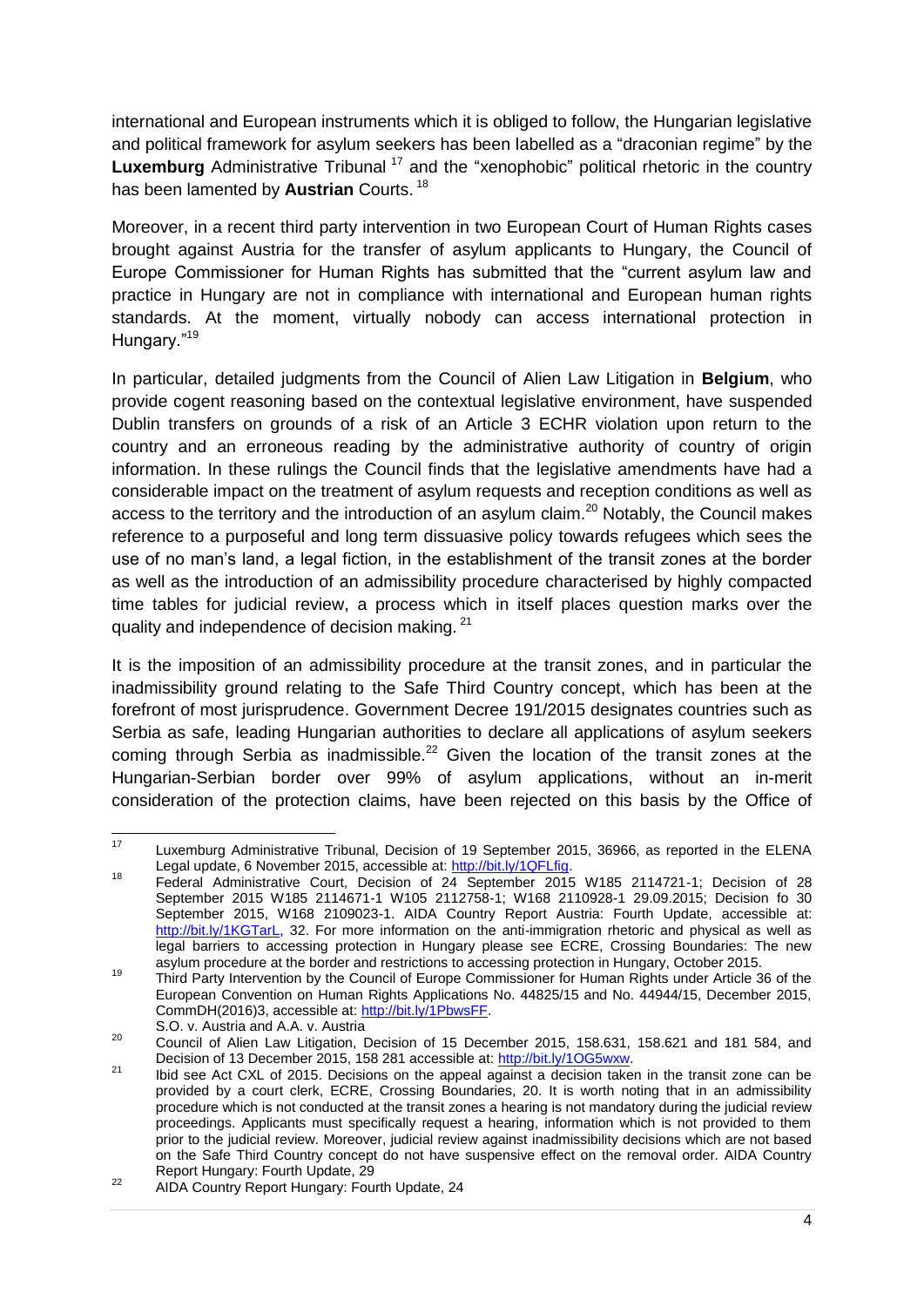Immigration and Nationality (OIN).<sup>23</sup> Moreover, the clear EU procedural violations that this process gives rise to have been documented by the Hungarian Helsinki Committee as well as ECRE. $^{24}$  From the latest statistics this process is still in full swing with the Commissioner for Human Rights submitting that between mid-September and the end of November 2015, 311 out of the 372 inadmissible decisions taken at both the border and in accelerated procedures were found as such on the safe third country concept ground.<sup>25</sup> With a clear lack of an effective remedy against such a decision available and an immediate accompanying entry ban for 1 or 2 years, various actors as well as the judiciary have argued that Hungary is in breach of its *non-refoulement* obligations.<sup>26</sup>

Whilst Articles 51(2)(e) and 51(4)(a)-(b) of Act CVI of 2015 alongside the Government Decree 191-2015 sees Serbia as a country whereby the applicant could apply for effective protection, the same finding has not been voiced by the UNHCR $^{27}$ , the UN Committee against Torture<sup>28</sup> and the Supreme Court of Hungary, which followed arguments presented by the Hungarian Helsinki Committee finding that it was in breach of the ECHR to consider Serbia as a safe third country.<sup>29</sup>

The lack of access to effective procedures, an effective remedy, legal aid and information in Serbia has been well documented<sup>30</sup> and it is this real risk of indirect or chain *refoulement* from Hungary to Serbia and then beyond that has been raised by many national Courts in their suspension of transfers to Hungary. In **Germany**<sup>31</sup> a recent case has confirmed that

 $23$ <sup>23</sup> Hungarian Helsinki Committee, No Country for Refugees, September 2015, accessible at: [http://bit.ly/1N95k92,](http://bit.ly/1N95k92) 2.

<sup>&</sup>lt;sup>24</sup> See AIDA Country Report Hungary: Fourth Update, 71 onwards providing a table of the discrepancies in the transposition of EU law by Hungary. The automatic rejection of these cases violates the requirement codified in Article 10(3)(a) of the recast asylum procedures Directive, requiring an individual, objective and impartial decision to be taken on an asylum claim. For further details please see Crossing Boundaries documenting the issuance of decisions at the transit border in sometimes less than an hour, eradicating any possibility of a complete examination of the application as prescribed in Article 10 of the recast Asylum Procedures Directive. It also renders redundant Article 38(2)(a) of the recast Asylum Procedures Directive, obliging the Member State to assess whether it would be reasonable for an applicant to go there in his or her individual circumstances. Any possibility for the applicant to exercise his or her right to be heard under the Charter is also nullified to the extent that the three day time limit to contest the OIN's decision is often not communicated to the applicant, there is no access to legal assistance and the burden of proof on the applicant requires proof that he or she could not present an asylum claim in Serbia, a far higher standard than "substantiate" required in the recast Asylum Procedures Directive.

<sup>&</sup>lt;sup>25</sup><br><sup>25</sup> Third Party Intervention by the Council of Europe Commissioner for Human Rights, 4.

<sup>26</sup> *Ibid, 8-9.*

<sup>&</sup>lt;sup>27</sup> UNHCR, UNHCR urges Europe to change course on refugee crisis, 16 September 2015.

<sup>&</sup>lt;sup>28</sup> UN Committee against Torture, Concluding Observations on Serbia, CAT/C/SRB/CO/2, 15.

<sup>29</sup> Opinion No. 2/2012 (xii.10) KMK of the Supreme Court of Hungary (Kúria) on certain questions related to the application of the safe third country concept. A policy which was followed by the OIN up until August 2015. See Celebrating 30 years of the ELENA Network: 1985-2015, accessible at[: http://bit.ly/1PcXz3i.](http://bit.ly/1PcXz3i)

<sup>&</sup>lt;sup>30</sup> ELENA /EDAL desk research on the procedural and reception system for asylum seekers in Serbia, October 2015, accessible at: [http://bit.ly/1GpK5U6.](http://bit.ly/1GpK5U6)

<sup>&</sup>lt;sup>31</sup> See also Dusseldorf Administrative Court, Decision of 21 October 2015, 13 L 3465.15.A; Minden Administrative Court, Decision of 10 September 2015, 3 L 806.15.A; Kassel Administrative Court, 24 July 2015, 6 L 1147-15.KS.A; Augsburg Administrative Court, Decision of 18 August 2015, Au 6 K 15.50155; Würzburg Administrative Court, Decision of 13 August 2015, W 7 S 15.50248; Potsdam Administrative Court, 4 September 2015, 4 L 810/15.A, accessible at: [http://bit.ly/1O9bawv;](http://bit.ly/1O9bawv) Administrative Court Münster, Decision of 7 July 2015, 2 L 858/15.A; Administrative Court Augsburg, Decision of 3 August 2015, Au 5 K 15.50347; Frankfurt/Oder Administrative Court, Decision of 7 August 2015, VG 3 L 169/15.A; Potsdam Administrative Court, 20 July 2015, VG 6 L 356/15.A; Düsseldorf Administrative Court, 17 July 2015, 8 L 1895/15.A; München Administrative Court, 17 July 2015, M 24 S 15.50508; Cologne Administrative Court, 8 September 2015, 18 K 4584/15.A; Arnsberg Administrative Court, 4 November 2015, 6 L 1171.15.A; Kassel Administrative Court, 7. August 2015 , 3 L 1303/15.KS.A; Minden Administrative Court, 5 October 2015, 1 L 756.15.A; Düsseldorf Administrative Court, Decision of 11 September 2015, 8 L 2442.15.A; München Administrative Court, 11 September 2015,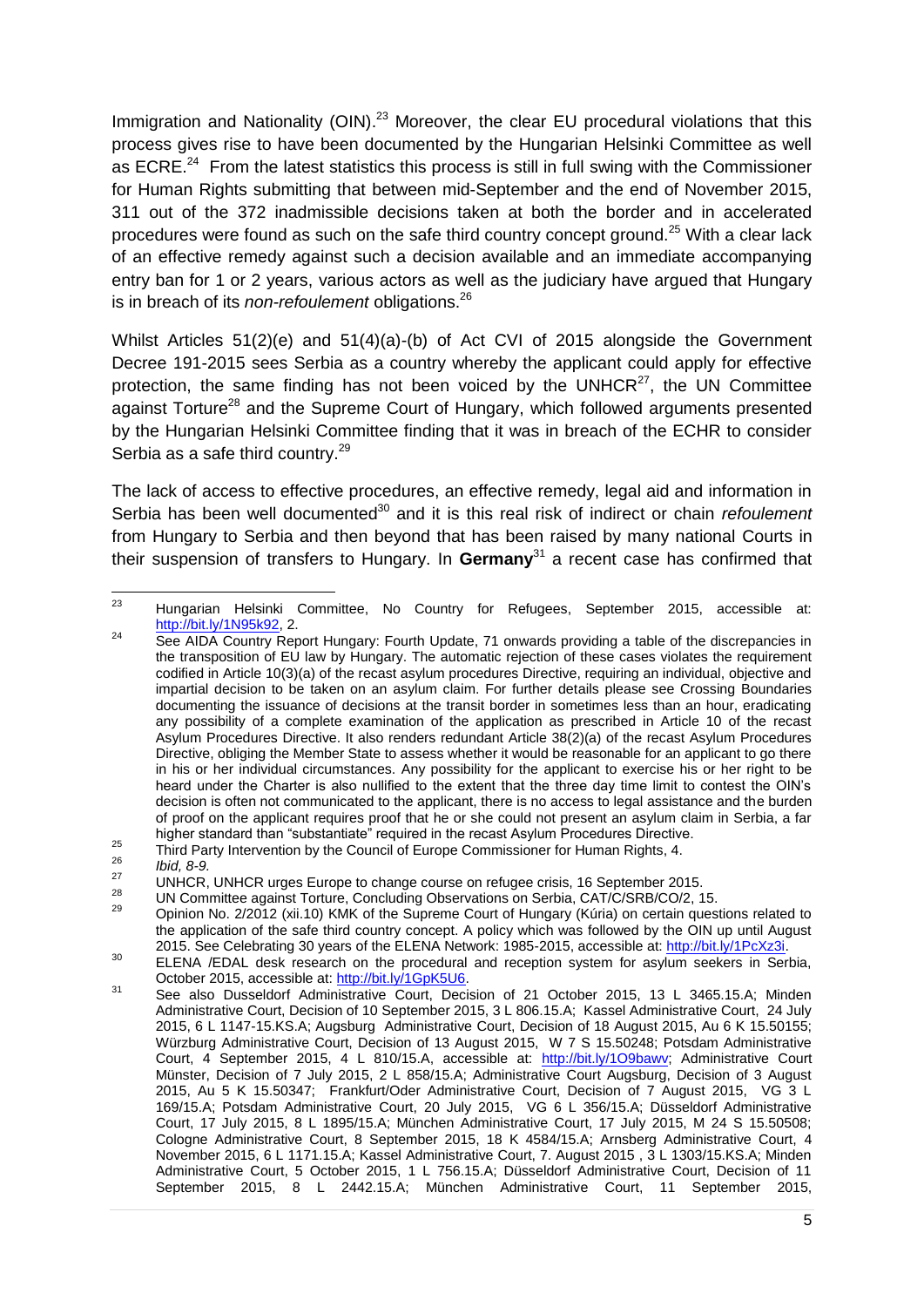Hungary is manifestly unwilling to meet its obligations under European law. In this specific case the German Administrative Court stated that in the third quarter of 2015 Hungary accepted 2,570 of the 4,303 take back requests from Germany, however only 40 took place during this period, corresponding to a 1.56% transfer rate.<sup>32</sup> In **Belgium**,<sup>33</sup> transfers have been prevented on grounds that Hungary violates the *non-refoulement* principle, in **Austria**  on the basis that the safe third country concept impedes effective access to the procedure, in violation of EU and international law, <sup>34</sup> in **Switzerland**<sup>35</sup> and **Belgium**<sup>36</sup> on grounds that specific attention needed to be paid to the legislative changes, which the first instance authorities had failed to do, in **Norway** on the risk of chain *refoulement* to Serbia<sup>37</sup> and in **Luxembourg** on grounds that Hungary proceeds in an automatic rejection of asylum applications on the basis of the safe third country concept.<sup>38</sup>

### *I. b. Access to protection – Dublin returnees*

The situation of Dublin returnees to Hungary has, of course, been cited consistently in jurisprudence. Notwithstanding that the safe third country list entered into force on the 1st August 2015, the OIN has confirmed that it has retroactive application and would therefore apply to persons returning to Hungary under Dublin.<sup>39</sup> Dublin returnees will, therefore, find themselves at the brunt end of an inadmissibility or subsequent application procedure more than likely leading to an inadmissibility finding.

Since subsequent applicants are subject to the requirements of presenting new facts or circumstances; a possible denial of a personal hearing and in some cases a lack of suspensive effect and entitlement to reception pending judicial review proceedings and inadmissible applications are conducted under truncated time tables without a right to be heard, either one or both of these procedures leads to a heightened risk of *refoulement* to Serbia and beyond.<sup>40</sup> In this regard it is worth pointing out that applicants – including those

**.** 

M 23 K 15 50045; Augsburg Administrative Court, Decision of 18 August 2015, Au 6 K 15.50155; Düsseldorf Administrative Court, Decision of 20 August 2015, 15 L 2556/15.A; Saarland Administrative Court, Decision of 12 August 2015, 3 L 816.15; Düsseldorf Administrative Court, Decision of 3 September 2015, 22 L 2944.15.A, accessible at: [http://bit.ly/1QHkJoX;](http://bit.ly/1QHkJoX) Düsseldorf Administrative Court, Decision of 11 August 2015, 22 L 2559.15.A; Minden Administrative Court, Decision of 2 October 2015, 19 L 923/15.A, accessible at: [http://bit.ly/1O9biMc;](http://bit.ly/1O9biMc)

 $\frac{32}{2}$  Cologne Administrative Court, Decision of 22 December 2015, 2 K 3464/15.A.

<sup>33</sup> Council of Alien Law Litigation, Decision of 15 December 2015, 158.631, accessible at: [http://bit.ly/1OG5wxw.](http://bit.ly/1OG5wxw)

<sup>&</sup>lt;sup>34</sup> Federal Administrative Court decision of 10 December 2015, W185 2111200-1 and W185 2109594-1, decision of 7 December 2015 W185 2113261-1 07, Decision of 3 December 2015, W185 2116831-1 and W185 2110375-1.

<sup>35</sup> Federal Administrative Court, Decision E-5961/2015 of 29 September 2015; Federal Administrative Court, Decision D-6089/2014 of 10 November 2014; Federal Administrative Court, Decision E-6571/2015 of 27 October 2015, Federal Administrative Court, Decision D-6576/2015 of 29 October 2015, Federal Administrative Court, Decision E-6626/2015 of 22. October 2015, Federal Administrative Court, Decision E-6106/2015 of 1. October 2015, Federal Administrative Court, Decision E-5961/2015 of 29 September 2015. In all of these decisions, the case was remitted to the first instance authority to provide further clarifications on the current situation in Hungary, they are therefore not final.

<sup>36</sup> Council of Aliens Law Litigation, Decision of 15 December 2015, 158 621 and Council of Aliens Law Litigation, Decision of 13 December 2015, 158 281.

<sup>37</sup> Information received from the Norwegian ELENA co-ordinator, 11 January 2016. In the unanimous Immigration Appeals Board (UNE) decision, UNE also refers to domestic jurisprudence elsewhere in order to prevent return to Hungary on the basis it would breach the principle of *non-refoulement.*

<sup>38</sup> Luxemburg Administrative Tribunal, Decision of 19 September 2015, 36966, as reported in the ELENA Legal update, 6 November 2015, accessible at: [http://bit.ly/1QFLfig.](http://bit.ly/1QFLfig)

<sup>39</sup> AIDA Country Report Hungary: Fourth Update, 24.

Berlin Administrative Court, Decision of 15 January 2015, VG 23 L 899/14. A; Düsseldorf Administrative Court, Decision of 12 January 2015, 13 L 3109/14.A as referenced in ELENA Information Note, Dublin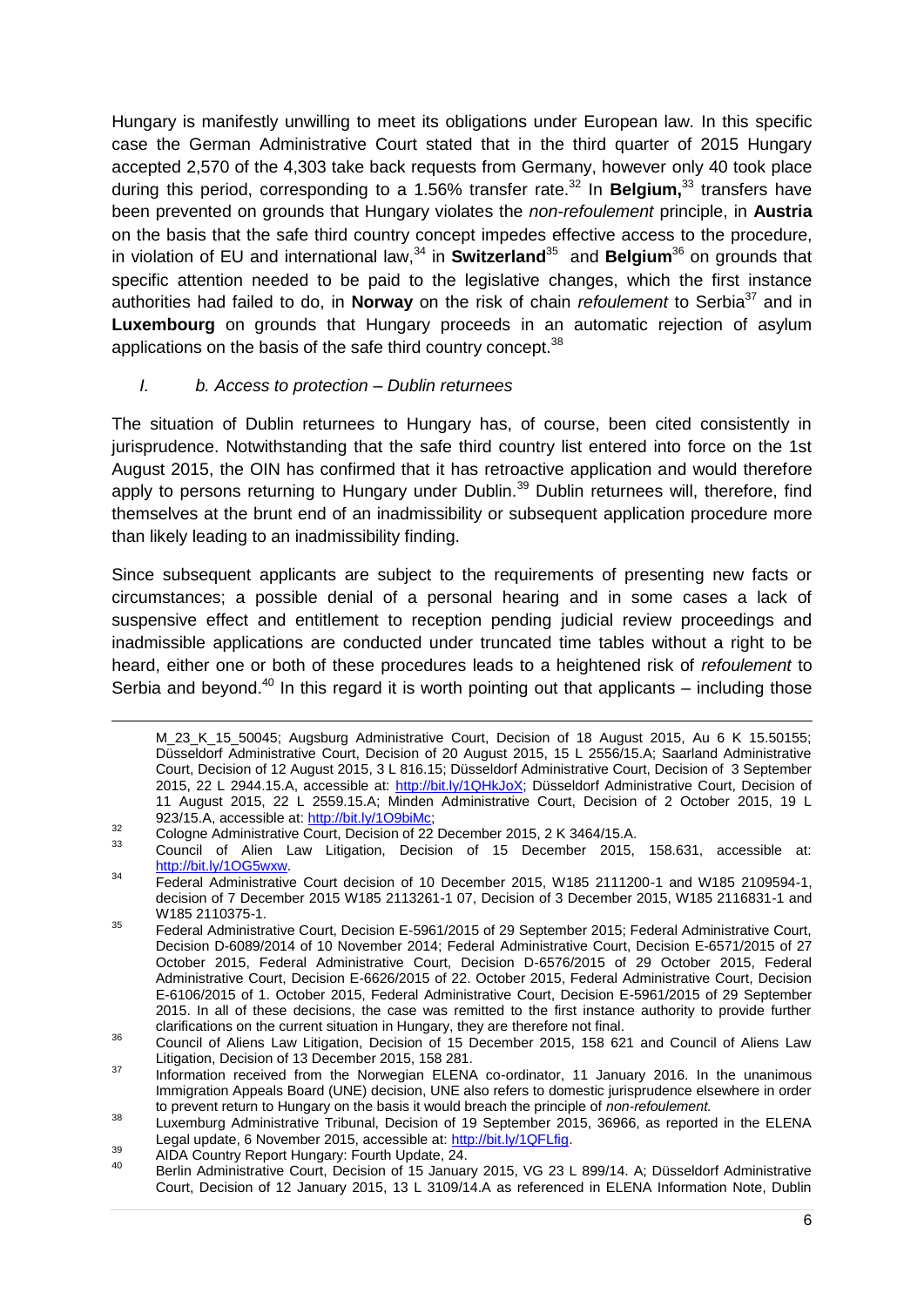subject to the Dublin Regulation – have 9 months from the tacit withdrawal of an application to request the continuation of the asylum procedure.<sup>41</sup> Failure to do so means that the application is viewed as a subsequent one, in direct violation of Article 18(2) of the Dublin Regulation and Article 28(3) of the recast Asylum Procedures Directive. Subsequent applications are also imposed where the applicant has withdrawn their application in writing (often done where an applicant is in detention and release is contingent on such a withdrawal) and where the applicant has received a negative decision and had not sought judicial review.<sup>42</sup>

It is this quasi-denial of access to the asylum procedure and the consequent risk of a violation of Article 33 of the 1951 Refugee Convention and Article 18 and 19 of the Charter that decisions from Courts have picked up upon. Findings from the Council of Alien Law Litigation in **Belgium** as well as the Federal Administrative Courts in **Austria**<sup>43</sup> have resulted in the suspension of transfers on the grounds that there is no guaranteed access to the asylum procedure, sufficient procedural safeguards or reception conditions for most Dublin returnees to Hungary.<sup>44</sup> In Belgium the latest decision to suspend a transfer was accompanied by a severe condemnation of the administrative authority's flawed reading of legislative amendments, which provided no rebuttal to the argumentation that the applicant's claim would inevitably be viewed as an inadmissible one. The Council found the examination of admissibility to be highly superficial in Hungary with a real risk of the applicant being 'refouled' to Serbia.<sup>45</sup> As a concrete example of this occurring, which has been quoted by German and Belgian Courts, ECRE has reported a young Afghan asylum seeker who, upon return to Hungary under Dublin, was issued with an inadmissibility decision on the basis of the safe third country concept and given an order of expulsion along with a re-entry ban.<sup>46</sup> According to the Hungarian Helsinki Committee this practice happens on a regular basis.<sup>47</sup>

In the most recent decision from the **Austrian** Federal Administrative Court, the judiciary also finds that there is no guarantee that a Dublin returnee to Hungary would not be subjected to chain *refoulement*. 48 Similarly, the Council of State in the **Netherlands** has prevented return on the basis that there are severe doubts as to whether transfer to Hungary would breach Article 3 of the Convention and, thus, whether mutual trust could be upheld.<sup>49</sup>

 $\frac{41}{2}$  Section 66(6) Asylum Act.

1

transfers post Tarakhel: Update on European case law and practice, October 2015, 11, accessible at: [http://bit.ly/1Oi9Frv.](http://bit.ly/1Oi9Frv)

<sup>42</sup> AIDA Country Report Hungary: Fourth Update, 24. ECRE, Crossing boundaries, The new asylum procedure at the border and restrictions to accessing protection in Hungary, 34.

<sup>43</sup> For a comprehensive analysis see Federal Administrative Court, Decision of 24 September 2015, W 1442114716-1 / 3 E.

<sup>44</sup> Council of Alien Law Litigation, Decision of 11 September 2015, No 152 333, further reiterated in Council of Alien Law Litigation, Decision of 25 June 2015, No 148492 and Council of Alien Law Litigation, Decision of 23 June 2015, No 148 270. See AIDA Country Report Belgium: Fourth Update, 33 for further information.

<sup>45</sup> Council of Alien Law Litigation, Decision of 15 September 2015, 158.621.

AIDA Crossing boundaries, The new asylum procedure at the border and restrictions to accessing protection in Hungary, October 2015, accessible at [http://bit.ly/1PDYU7e,](http://bit.ly/1PDYU7e) 35.

<sup>47</sup> Information received by the Hungarian Helsinki Committee on the 21 January 2016.

<sup>48</sup> Federal Administrative Court, Decision of 30 December 2015, W185 2110998-1.

<sup>49</sup> Council of State, Judgment of 26 November 2015, 201507248/1; Council of State, Judgment of 26 November 2015, 201507322/1/V3, accessible at: [http://bit.ly/22ZUHB6;](http://bit.ly/22ZUHB6) Statements by the president of the Administrative Jurisdiction Division of the Council of State (Department) on September 22 2015 (201506653/2 / V3) and September 23, 2015 (201507322/2 / V3).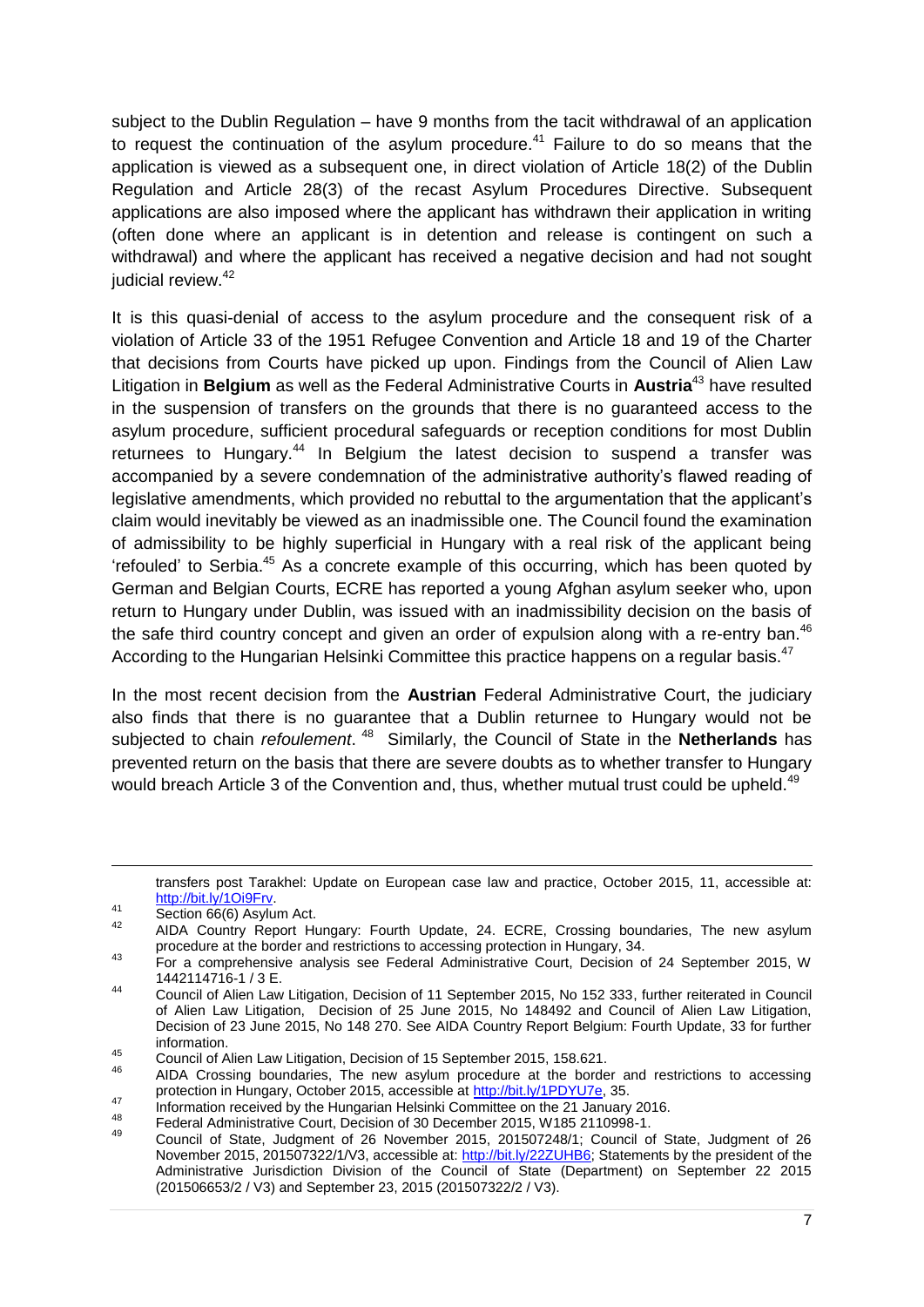This has been confirmed by the Secretary of State for Security and Justice in the Netherlands who issued a letter on the figures of Dublin requests and actual transfers to other EU Member States. Explaining the large gap between the number of take charge or take back requests and number of transfers actually carried out, the Secretary referred to the example of Hungary whereby transfers could not be undertaken without the ensuing risk of a violation of Article 3 ECHR.<sup>50</sup>

Finally, in an October decision from the Minden Administrative Court, which extensively assesses country of origin information on Serbia, the Court finds that current evidence shows no significant change from the UNHCR position of 2012. Indeed, the Court finds that due to the inadequate asylum system in Serbia there is a risk that the applicant will be deported without a substantive examination of their application to Macedonia and then subsequently to Greece. According to the Court, which refers to the systemic flaws in Greece's asylum system, there is a risk of chain deportation violating the principle of *nonrefoulement* and thus Article 18 of the Charter of Fundamental Rights if the applicant were sent to Hungary.<sup>51</sup>

## *II. a. Detention*

The scale, frequency and conditions of detention for asylum seekers has been a consistent concern to both NGOs and international institutions, with the ECtHR ruling in September 2015 that there had been a lack of assessment on the part of the Hungarian Courts justifying the prolongation of a detention order.<sup>52</sup> Similarly domestic Courts have prevented transfers, *inter alia,* on the grounds of systematic detention, the ineffectiveness of appealing against a detention order and the risk that particularly vulnerable applicants would be detained. The argumentation advanced by the Courts still ring true, with conditions arguably deteriorating further in light of legislative amendments.

As an illustration, **German** Administrative Courts have found that transfers could not be effectuated towards Hungary on grounds of a risk of ensuing Article 6 and 52(1) of the Charter as well as Article  $5(1)$  of the ECHR violations.<sup>53</sup> In particular the Courts have argued that detention orders under the asylum detention regime lack individual reasoning and examination as well as any assessment by the OIN on the necessity and proportionality of a decision to detain, ignoring any evaluation of alternatives to detention. **Austrian**<sup>54</sup> Courts have corroborated the argumentation that the imposition of detention by the administrative authority is arbitrary, disproportionate and excessive, thereby violating the principles of necessity and proportionality as required by EU law. Indeed, statistics provided to the Hungarian Helsinki Committee highlighted that as of 2 November 2015, 52% of asylum seekers applying in Hungary were detained, moreover on 2 November 2015, the number of

<sup>50</sup> <sup>50</sup> Council of State, Judgment of 26 November 2015, 201507248/1; Council of State, Judgment of 26 November 2015, 201507322/1/V3, a summary in English is accessible at:<http://bit.ly/22ZUHB6> and Letter of the State Secretary for Security and Justice to the President of the House of Representatives, The Hague, January 4 2016, Nr. 2114, accessible at[: http://bit.ly/1PbTNr1.](http://bit.ly/1PbTNr1)

<sup>51</sup> Administrative Court of Minden, Decision of 2 October 2015, case no. 10 L 923/15.A, accessible at: [http://bit.ly/1O9biMc.](http://bit.ly/1O9biMc)

<sup>&</sup>lt;sup>52</sup> ECtHR, Nabil and Others v Hungary, Application No 62116/12, Judgment of 22 September 2015, para 42 where there was an apparent lack of assessment on the part of the Hungarian Courts justifying the prolongation of detention.

<sup>53</sup> Berlin Administrative Court, Decision of January 23, 2015, Az. 23 L 717.14 A; Munich Administrative Court, Decision of 20 February 2015, Az. M 24 S 15.50091; Cologne Administrative Court, Decision of July 15, 2015, Az. 3 K 2005 / 15.A.

<sup>54</sup> Austria Federal Administrative Court, Decision of 24 September 2015, W 1442114716-1 / 3 E.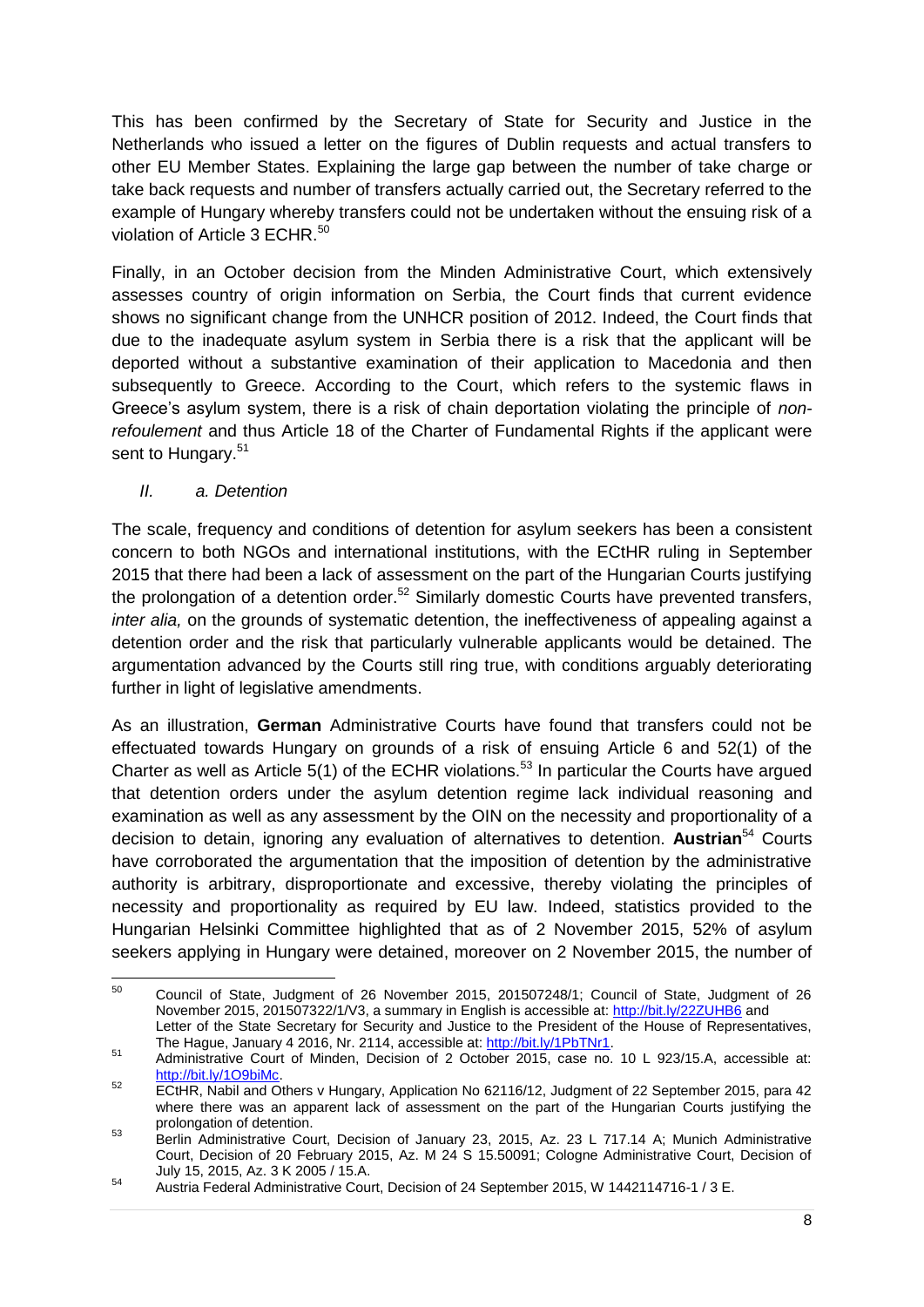asylum seekers in detention exceeded those accommodated in open reception centre. <sup>55</sup> No doubt the scale of detention has been spurred on by the arbitrary interpretation attributed to the risk of absconding as well as the threat to public safety, squarely hinging upon legislative amendments allowing for the criminalisation of irregular entry.<sup>56</sup>

Legislative amendments in the detention regime call into question compliance with EU secondary law, namely a lack of detailed regulation on the application of alternative measures to detention,<sup>57</sup> a period of detention envisaged throughout the asylum procedure, including during judicial review<sup>58</sup> and the ineffectiveness of a remedy against detention.<sup>59</sup> The latter has been most notably focused upon by **German** Courts who have assessed the judicial review of a detention order as inadequate, done so as to ensure that the maximum period of detention can be fully exploited<sup>60</sup> and, thus, symptomatic of a formality rather than any real assessment of the legality of detention.  $61$ 

Hindering the exercise of an effective remedy, $62$  then, the Courts have confirmed that a person held within administrative detention in Hungary becomes little more than an object of the detention order and its prolongation. $63$  This is in line with the latest country reports by NGOs which highlight a failure in Hungary "to carry out an individualised assessment as to the necessity and the proportionality of detention,"<sup>64</sup> the Commissioner for Human Rights who notes the insufficient use and lack of clear rules of alternatives to detention $^{65}$ , as well as

<sup>56</sup> AIDA Country Report Hungary: Fourth Update, 60-61.

<sup>55</sup> <sup>55</sup> AIDA Country Report Hungary: Fourth Update, 59. This information was provided to the HHC and UNHCR by the OIN.

 $57$  Provided for by Article 8(4) of the recast Reception Conditions Directive but incorrectly transposed by Article 31/A(1)(F) Asylum Act, see AIDA Country Report Hungary: Fourth Update, November 2015, 71 onwards.

<sup>&</sup>lt;sup>58</sup> In contradiction to Article 9(1) recast Reception Conditions Directive. AIDA Country Report Hungary: Fourth Update, November 2015, available at: [http://bit.ly/1NCzPqm,](http://bit.ly/1NCzPqm) 63, a change which has come into force as of 15 September 2015 following on from the adoption of Act CXL of 2015 on the amendment of certain Acts related to the management of mass migration amending Act LXXX of 2007 on Asylum. The Section foresees that the court hearing is only obligatory in case the applicant is in asylum detention. As the Hungarian Helsinki Committee highlights, this "indicates that the legislator sees detention possible throughout the entire asylum procedure including the judicial review phase."

<sup>59</sup> n automatic judicial review foreseen in Article 31/A(6) takes place at intervals of 60 days. A timing which cannot be viewed as reasonable along the lines of Article 9(5) of the recast Reception Conditions Directive.

 $\frac{60}{100}$  Cologne Administrative Court, Decision of July 15, 2015, Az. 3 K 2005 / 15.A, para 47, where the court finds the process to be reduced to that which is administratively convenient, i.e. bringing groups of detainees before the courts restricting an individual hearing to less than three minutes per case (para 45).

<sup>61</sup> Düsseldorf Administrative Court, Decision 12 January 2015, 13 L 3109/14.A Note   ECtHR, Nabil and Others v Hungary, Application No 62116/12, Judgment of 22 September 2015, para 42 where there was an apparent lack of assessment on the part of the Hungarian Courts justifying the prolongation of detention.

 $62$  See ECtHR, Hilal v UK, Application No 45276/99, Judgment of 6 March 2001, para 75 and ECtHR, Conka v Belgium, Application No 51564/99, Judgment of 5 February 2002, para 46 which requires the circumstances created by the authorities to afford applicants a realistic possibility of using a remedy.

<sup>63</sup> Cologne Administrative Court, Decision of July 15, 2015, Az. 3 K 2005 / 15.A. For further detail please see AIDA Country Report Hungary: Fourth Update, November 2015, 70 which states that no legal assistance is provided in the first 72 hours of detention, the time allotted to lodge an objection against the OIN's decision to detain. Furthermore, officially appointed lawyers appointed for the prolongation of detention, made by the Court, often fail to provide effective legal advice.

<sup>&</sup>lt;sup>64</sup> AIDA Country Report Hungary: Fourth Update, November 2015, available at: [http://bit.ly/1NCzPqm,](http://bit.ly/1NCzPqm) 68. ECRE, *Crossing Boundaries*, The new asylum procedure at the border and restrictions to accessing protection in Hungary, October 2015, accessible at [http://bit.ly/1PDYU7e,](http://bit.ly/1PDYU7e) 28.

<sup>&</sup>lt;sup>65</sup> Third Party Intervention by the Council of Europe Commissioner for Human Rights, 5.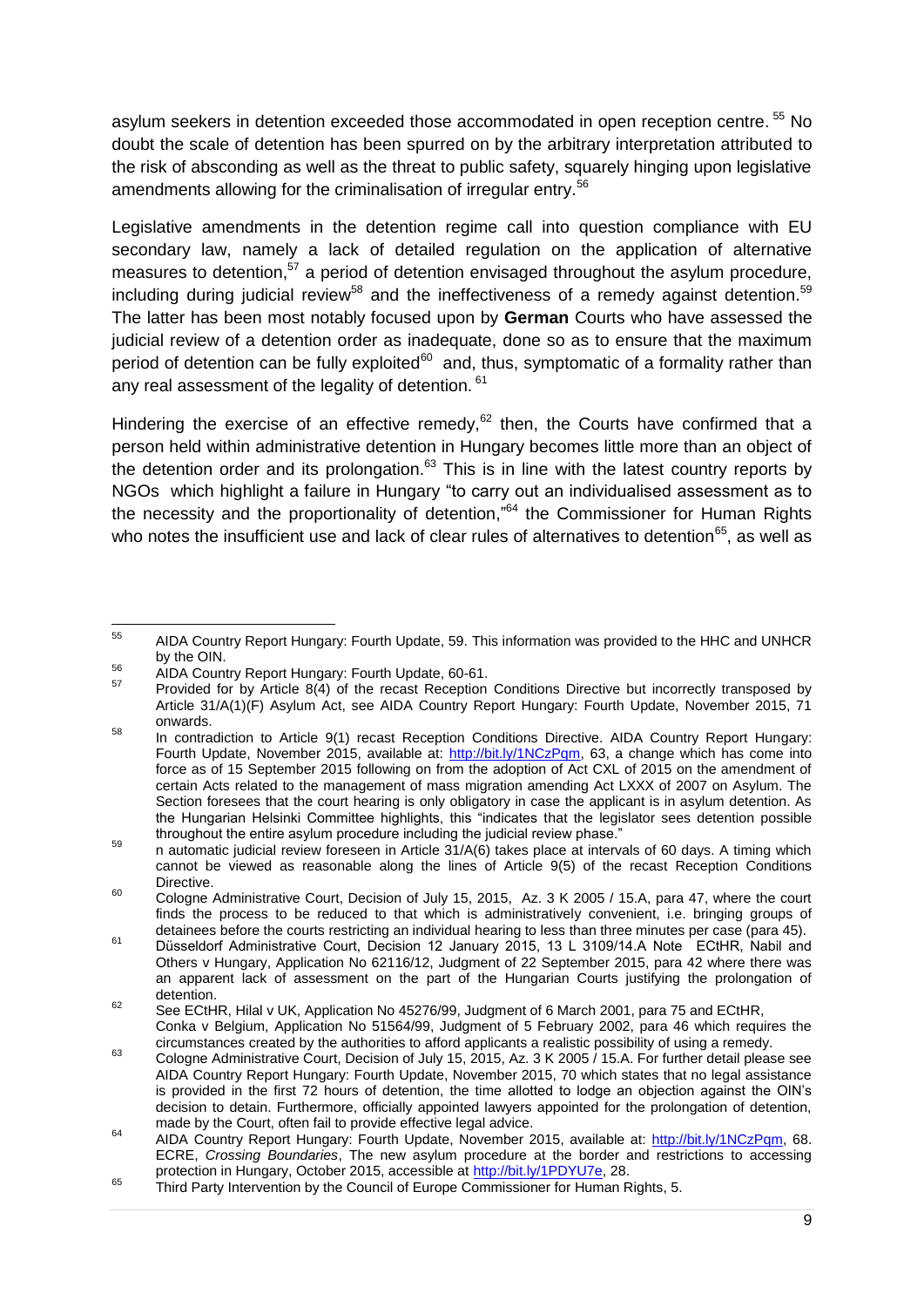the Hungarian Supreme Court who have confirmed the ineffectiveness of "the judicial review of asylum detention, calling for improvements including at the legislative level."<sup>66</sup>

In addition to these arguments actors should further be aware of the contextual environment in Hungary with regards to detention, epitomised by the procedural laxity with which the newly established transit zones and specific admissibility procedure operate in (described above). As highlighted by NGOs and the European Commission itself, the transit zones give rise to conditions which amount to a deprivation of liberty<sup>67</sup>, but yet the legislation establishing such zones ignore obligations under the recast Reception Conditions Directive with regards to a reasoned detention order in writing, the procedures for challenging an order and the possibility to request free legal assistance and representation.<sup>68</sup>

## *II. b. Detention – Dublin returnees*

The case law also raises additional elements which are specific to Dublin returnees and confirmed by other States. For example the Cologne Administrative Court Decision, 20 L 98/15.A, recently confirmed by an Oldenburg decision, concludes that Dublin returnees are systematically and thus arbitrarily detained upon return.<sup>69</sup> Based on the findings of the reports of the UNHCR and PRO ASYL, the Oldenburg Court found that systematic flaws are present in the Hungarian detention process, whereby Dublin returnees are regularly and indiscriminately detained, which is exacerbated by the fact that Hungarian Asylum law enables the detention of asylum seekers of up to 6 months. The Court further found that grounds for possible detention are broadly and vaguely formulated and the order for imprisonment from the administrative authorities does not even cite grounds. This leads to a practice whereby Dublin returnees are generally assumed to be at a risk of absconding and immediately imprisoned upon return. Such a blanket approach in the absence of a case by case examination and where an alternative to prison is rarely considered violates the proportionality principle. The Court notes that Hungarian Courts generally impose the maximum 60 day detention and an asylum detainee's hearing generally lasts less than 3 minutes. <sup>70</sup> This finding has been further reiterated by a recent ruling from the **Austrian** Constitutional Court confirming that Dublin returnees are regularly detained.<sup>71</sup>

# *II. c. Detention – Conditions*

The conditions within detention are also referred to in jurisprudence. In particular specific analysis is undertaken by the **Austrian** Federal Administrative Court who has consistently concluded on the basis of NGO country reports that the conditions of Debrecen detention centre to be inadequate for the purposes of detaining children.<sup>72</sup> Whilst the centre has since

<sup>66</sup> <sup>66</sup> Third Party Intervention by the Council of Europe Commissioner for Human Rights, 6.

Section 71/A (4) of Act LXXX of 2007 on Asylum, AIDA Country Report Hungary: Fourth Update, 11. European Commission, Directorate General: Migration and Home Affairs, Ref. Ares (2015)4109816, 6 October 2015, accessible at: [http://bit.ly/1SxlzUn,](http://bit.ly/1SxlzUn) 4

<sup>&</sup>lt;sup>68</sup> Article 9 (2) and (4) of the recast Reception Conditions Directive, see European Commission, Directorate General: Migration and Home Affairs, Ref. Ares (2015)4109816, 6 October 2015, accessible at: <http://bit.ly/1SxlzUn> for further details.

 $\frac{69}{20}$  Cologne Administrative Court, Decision of 18 February 2015, 20 L 98/15.A.

<sup>70</sup> Oldenburg Administrative Court, Decision of 2 November 2015, 12 A 2572.15, accessible at: [http://bit.ly/1RH9wVN.](http://bit.ly/1RH9wVN)

<sup>71</sup> Austrian Constitutional Court, Decision of 24 November 2015, E1363/2015.

Federal Administrative Court, Decision of 24 September 2015, W144 2114716-1; decision of 10 December 2015, W185 2111200-1 and W185 2109594-1, decision of 7 December 2015 W185 2113261- 1 07, decision of 3 December 2015, W185 2116831-1 and W185 2110375-1.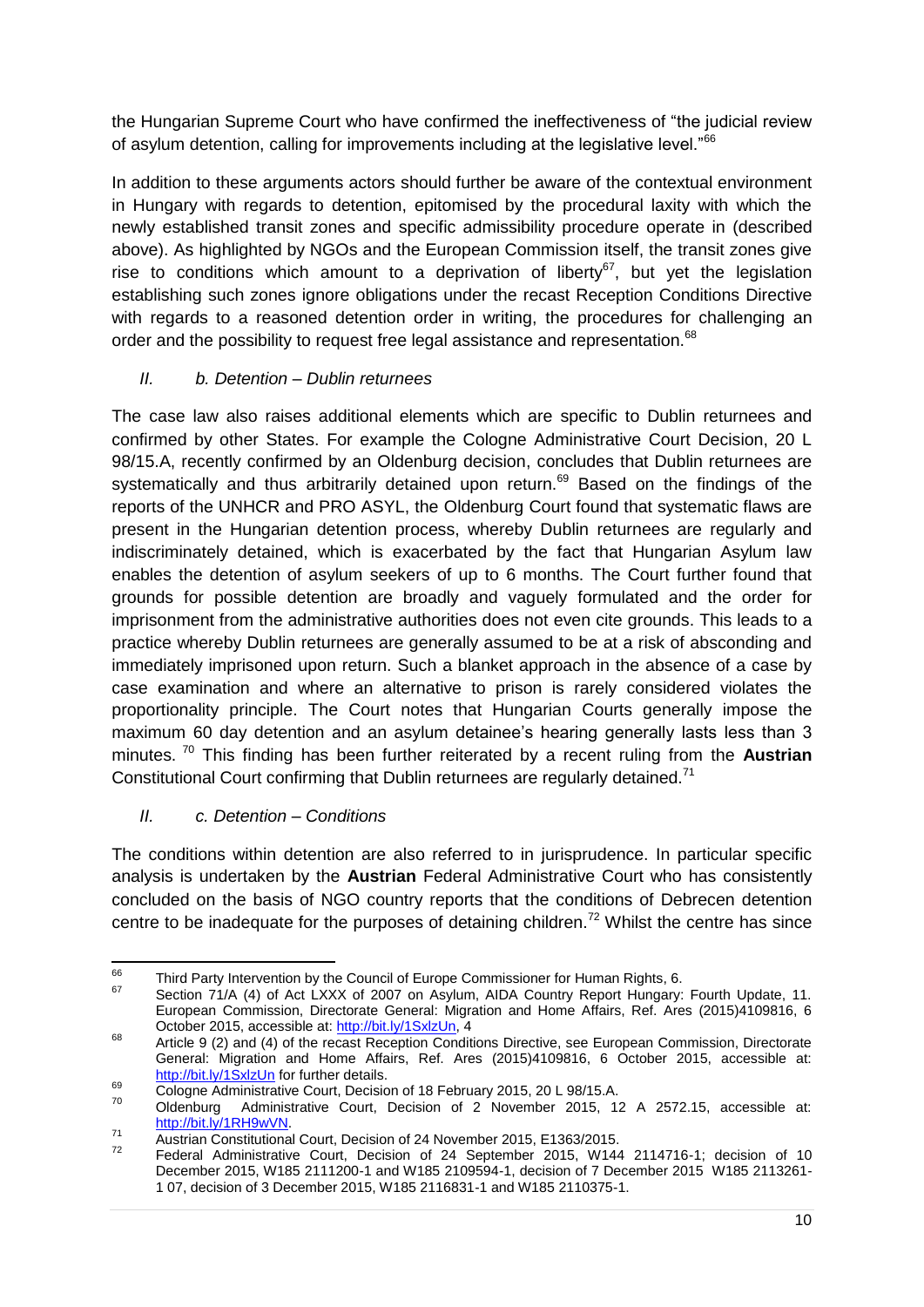closed down the judgments explicitly state that the occupancy rates as well as conditions are constantly in flux in Békéscsaba and in Nyírbátor, as demonstrated in a report from December 2015 that the facilities in Nyírbátor were infested with bedbugs and that many people were without sweaters and were wrapped in bed sheets despite temperatures of 5 degrees centigrade.<sup>73</sup> Moreover, common to both of these detention centres and cited by German Courts is a lack of adequate medical and psychological care and reports of the use of handcuffs and leashes when moving persons from closed centres to external appointments.<sup>74</sup> Widely criticised by many actors this practice has been documented for several years without any sign of improvement. $^{75}$ 

Constituting a strong ground for the suspension of transfers to Hungary is the lack of a vulnerability screening mechanism, leading to the risk of vulnerable persons being detained,<sup>76</sup> exacerbated by the limited and non-exhaustive definition given to applicants with special needs and the long intervals of automatic judicial review of a detention order.<sup>77</sup> These judgments align themselves with reports by the Hungarian Helsinki Committee, confirming that "vulnerable persons with special needs such as the elderly, persons with mental or physical disability are detained and do not get adequate support….. a mechanism to identify persons with special needs does not exist"<sup>78</sup> as well as documentation from the Commissioner for Human Rights who during November 2015 was alerted to a continued detention of children with families as well as the systematic detention of unaccompanied minors, following dubious age assessment tests.<sup>79</sup>

*III. Reception*

Reception conditions have also been the subject of jurisprudence with several Courts concluding, usually on the basis of specific vulnerabilities, that an applicant cannot be returned given the lack of assurances of appropriate care, whether it be medical facilities, age appropriate-housing or family unity.<sup>80</sup> This has featured in a September judgment from the High Administrative Court in **Austria**, which relying on the judgment by the European

 $73$ <sup>73</sup> Human Rights Watch, Hungary: Locked up for Seeking Asylum, 1 December 2015.

Cologne Administrative Court, Decision of July 15 2015, Az. 3 K 2005 / 15.A; Berlin Administrative Court, Decision of January 23 2015, Az. 23 L 717.14 A; Munich Administrative Court, Decision of February 20 2015, Az. M 24 S 15.50091.

<sup>75</sup> Nils Muižnieks, Council of Europe Commissioner for Human Rights, "Hungary's response to refugee challenge falls short on human rights", 27 November 2015; Hungarian Helsinki Committee, Information note on asylum-seekers in detention and in Dublin procedures in Hungary, May 2014, 17; Report to the Hungarian Government on the visit to Hungary carried out by the European Committee for the Prevention of Torture and Inhuman or Degrading Treatment or Punishment (CPT) from 24 March to 2 April 2009, June 2010.

<sup>&</sup>lt;sup>76</sup> See for example Minden Administrative Court, Decision of 16 July 2015, 3 K 3120.14.A; The Hague Regional Court, Decision of 16 October 2015, 11942.

<sup>&</sup>lt;sup>77</sup> AIDA Country Report Hungary: Fourth Update, 62.

 $^{78}$  AIDA Country Report Hungary: Fourth Update, 67.

<sup>&</sup>lt;sup>79</sup> Third Party Intervention by the Council of Europe Commissioner for Human Rights, 7.

Potsdam Administrative Court, Decision of 3 July 2015, 4 L 757.15.A; Gelsenkirchen Administrative Court, Decision of 22 June 2015, 18 a L 1261.15.A; Karlsruhe Administrative Court, Decision of 22 May 2015, 2 K 676.15; Munich Administrative Court, Decision of 18 May 2015, M 11 K 14.50681; Ansbach Administrative Court, Decision of 16 April 2015, AN 4 K 14.30119; Munich Administrative Court, Decision of 29 January 2015, M 10 K 14.550128; Minden Administrative Court, Decision of 21 January 2015, 3 L 1038/14.A; Munich Administrative Court, Decision of 7 January 2015, M11 S 14.50682 07.01.2015, accessible at: [http://bit.ly/1YxZUei.](http://bit.ly/1YxZUei)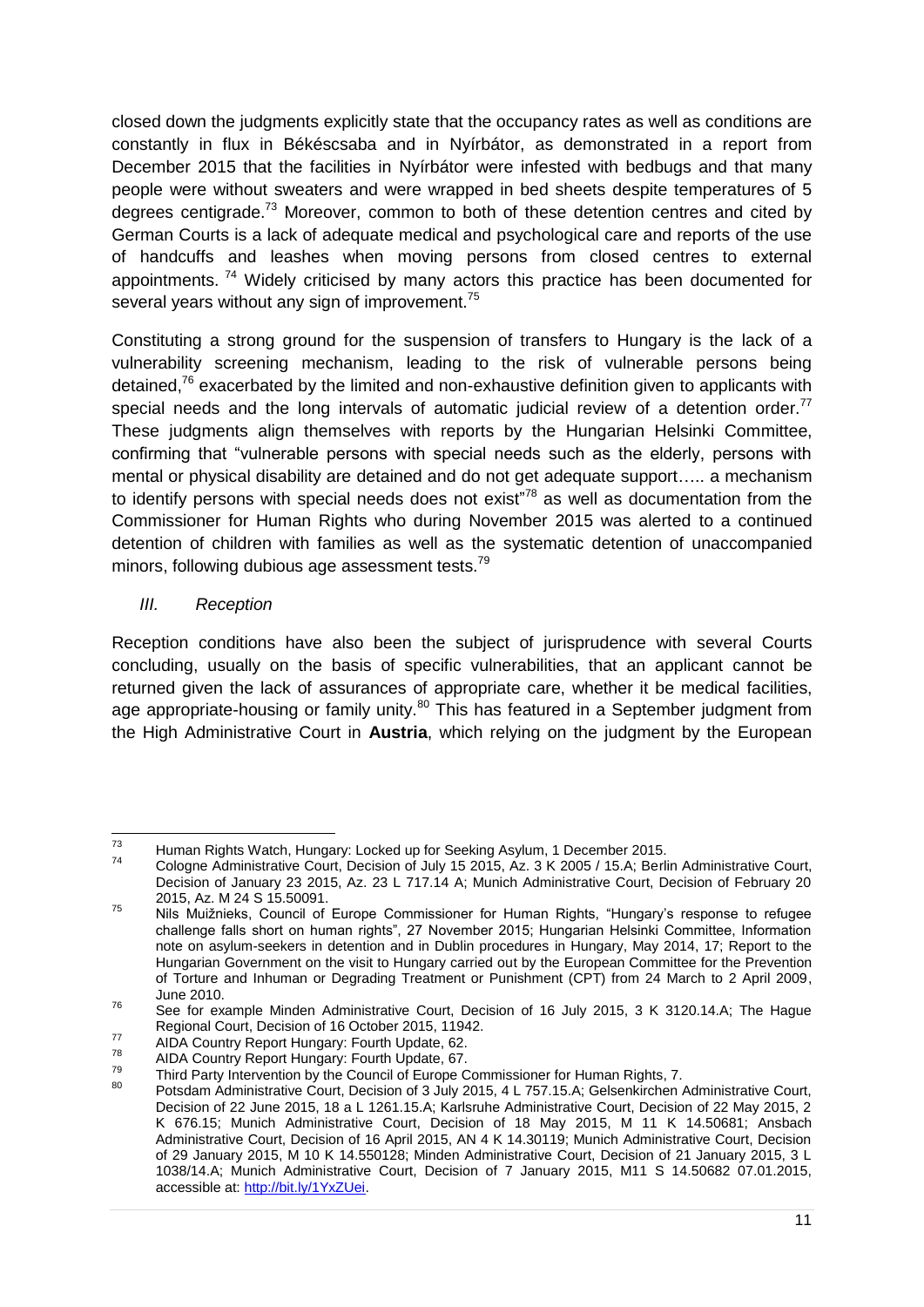Court of Human Rights in *Tarakhel v Switzerland*, cast doubt on the appropriateness of accommodation in Hungary for families with children.<sup>81</sup>

Judgments over the summer placed a heightened attention on reception capacity in the country for all applicants, regardless of their specific vulnerabilities. Indeed, the Hungarian Helsinki Committee confirmed that on some weeks during the summer the occupancy rate of the reception centres fluctuated between  $150\%$ -250%.<sup>82</sup> On account of these severe capacity problems and the ensuing risk of homelessness and treatment contrary to Article 3 of the ECHR, transfers were suspended from Germany,<sup>83</sup> Luxembourg<sup>84</sup> and Austria.<sup>85</sup> Evidence of a severe shortage of accommodation fed through to jurisprudence from the **Netherlands**, which found the inability of the Hungarian asylum system to deal with vulnerability, namely a screening mechanism to identify those with special needs, exacerbated by a severe lack of provisions within the already overcrowded and unhygienic reception centres.<sup>86</sup>

It is worth noting that since the entry into force of Act CXL of 2015 and the construction of fences at both the Hungarian-Serbian and Hungarian-Croatian border, effectively blockading any access to Hungary, the number of persons compared to arrivals in the summer has fallen significantly. Nonetheless, the Hungarian authorities closed Debrecen reception centre, the largest in Hungary, in October 2015 with some of the remaining centres' conditions giving cause for concern, notably Balassagyarmat, a community shelter and Nagyfa, initially foreseen as a temporary instalment, comprised of heated containers and located inside the territory of a penitentiary. $87$  These reception facilities are currently problematic<sup>88</sup> and it is easily foreseeable that they will deteriorate sharply in the event of an increase in numbers.

Lastly, and of particular interest, are cases in which the applicant has received refugee or subsidiary protection status in Hungary but the Courts have nonetheless suspended transfers on grounds that the individual will be left homeless, thus giving rise to a risk of inhumane treatment. In several Administrative decisions from the Court in Freiburg, **Germany**, the Court signals that protection status holders are in a particularly vulnerable

 $81$ <sup>81</sup> Austria High Administrative Court, Decision of 8 September 2015, Out 2015/18/0113 The Court rules that the legal assumption that Hungary is safe for asylum seeker did not exist at the time being and that the administrative authority had not conducted a thorough examination of the conditions within Hungary for asylum seekers. See AIDA Country Report Austria: Fourth Update, 36. ECtHR, Tarakhel v. Switzerland [GC], Application No. 29217/12, Judgment of 4 November 2014.

<sup>82</sup> AIDA Country Report Hungary: Fourth Update, 51.

Cologne Administrative Court, Decision of 15 July 2015, 3 K 2378.15.A; Münster Administrative Court, Decision of 10 July 2015, 2 L 880.15.A.

<sup>&</sup>lt;sup>84</sup> Luxemburg Administrative Tribunal, Decision of 19 September 2015, 36966, as reported in the ELENA Legal update, 6 November 2015, accessible at: [http://bit.ly/1QFLfig.](http://bit.ly/1QFLfig)

<sup>&</sup>lt;sup>85</sup> Federal Administrative High Court, Decision of 8 September 2015, 2015/18/0113; Federal Administrative Court Austria, Judgment of 27 August 2015, W125 2111611-1/7E; 268. Federal Administrative Court, Decision of 7 September 2015, W1172113666-1.AE; Federal Administrative Court, Decision of 27 August 2015W125 2111611; Federal Administrative Court, Decision of 1 October 2015 W144 2115014-1 1; W144 2115019-1; W144 2115016-1.

<sup>86</sup> Regional Court The Hague, Decision of 16 October 2015, 11942; Regional Court The Hague Decision of 16 April, 2015, 2215, Regional Court Roermond, Decision of April 9 2015, 4075.

<sup>87</sup> AIDA Country Report Hungary: Fourth Update, 50.

Notably access to medical and interpretation services in all centres, AIDA Country Report Hungary: Fourth Update, 52.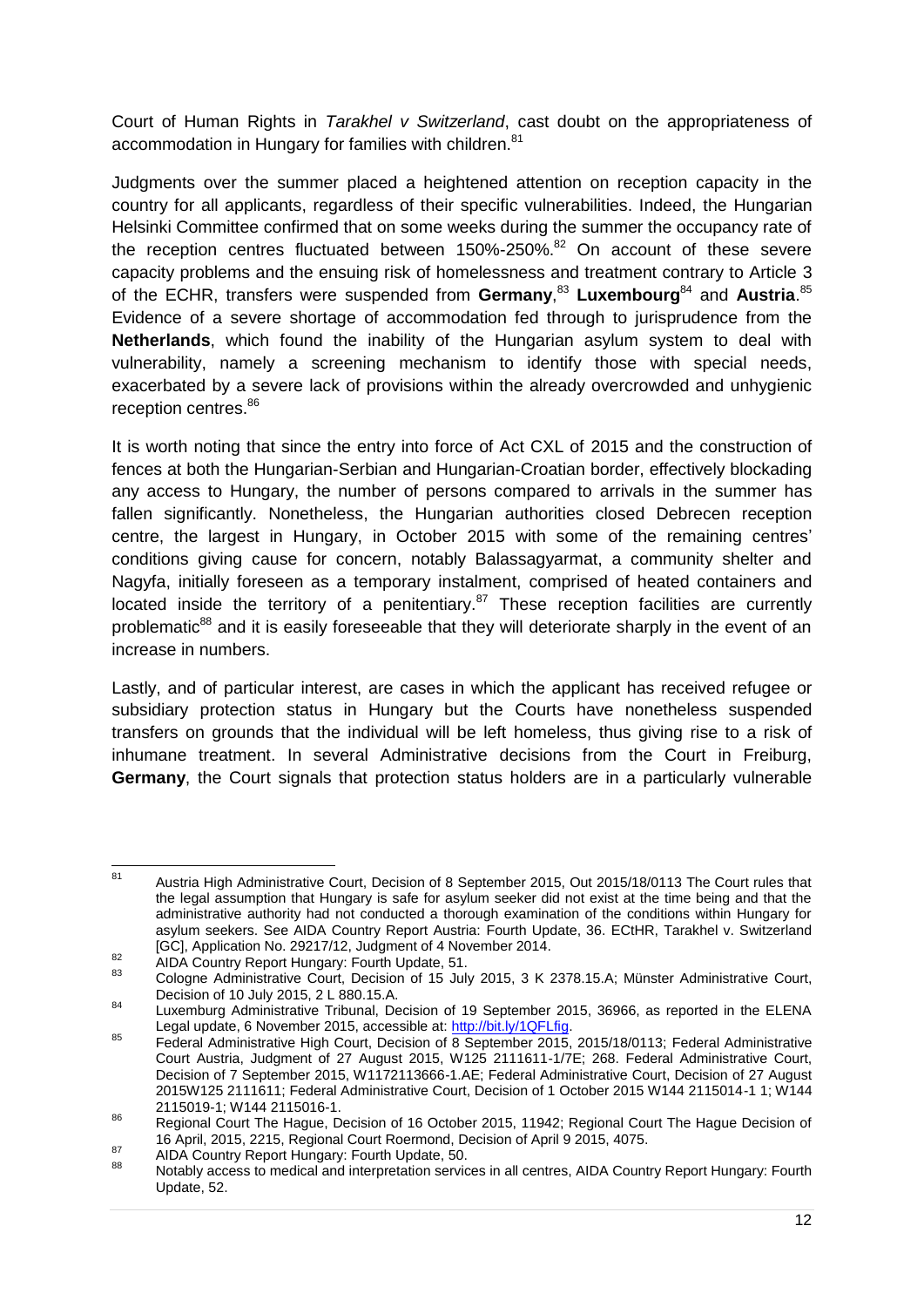position in Hungary with insufficient financial and employment support, lack of places in homeless shelters and threat of criminalisation if found sleeping in public places.<sup>89</sup>

The decision of A.5.K 1862-13 by the Freiburg Court on the 13 October 2015 is of particular value not least because the case makes reference to practice in other Member States such as Austria, which, according to the Court, implements the suspensive effect of return decisions to Hungary on a regular basis since September 2015.<sup>90</sup> The Freiburg Court also cites a response given by the Federal government following on from a request by the German Bundestag in August enquiring as to the percentage of Dublin take charge requests, acceptances by Hungary and actual completed transfers. The Court confirms that approximately 80% of the number of take back requests sent by Germany to Hungary were accepted by the latter, but only 2% of this number were actually transferred for the first and second quarters of 2015. Whilst the reasons for unsuccessful transfers are unknown the Court raises as an additional point of interest the low percentage of actual transfer rates undertaken by Switzerland during the same period (approximately 16% of accepted take back requests). This contextual analysis, which further takes into account the general climate in Hungary towards asylum seekers and refugees and an insufficient willingness to integrate refugees into society, bolsters the Court's assessment that any transfer would be unlawful from the perspective of Article 3 of the Convention.

## **Conclusion**

The cases compiled in this fact sheet demonstrate that submissions by litigants arguing against a transfer to Hungary on the basis of violations of Article 3 and 5 of the ECHR, Article 4, 6, 18 and 19 of the Charter in conjunction with Article 3(2) and 17(2) of the Dublin III Regulation have struck a chord with domestic Courts. The judiciary have relied extensively on the legislative amendments as well as documentation by NGOs on country conditions relating to reception and detention to support their findings that Hungary is in dereliction of its European and international obligations.

<sup>89</sup> <sup>89</sup> Freiburg Administrative Court, Decision of 13 October 2015, A\_5\_K\_1862-13; A\_5\_K\_1405-13; A\_5\_K\_2328-13.

<sup>90</sup> For the most recent cases see Federal Administrative Court decision of 10 December 2015, W185 2111200-1 and W185 2109594-1, decision of 7 December 2015 W185 2113261-107, decision of 3 December 2015, W185 2116831-1 and W185 2110375-1, all accessible at: [http://bit.ly/1ZLDEQB/.](http://bit.ly/1ZLDEQB/) For more information see AIDA Country Report Austria: Fourth Update, accessible at: [http://bit.ly/1KGTarL,](http://bit.ly/1KGTarL) 35-37.